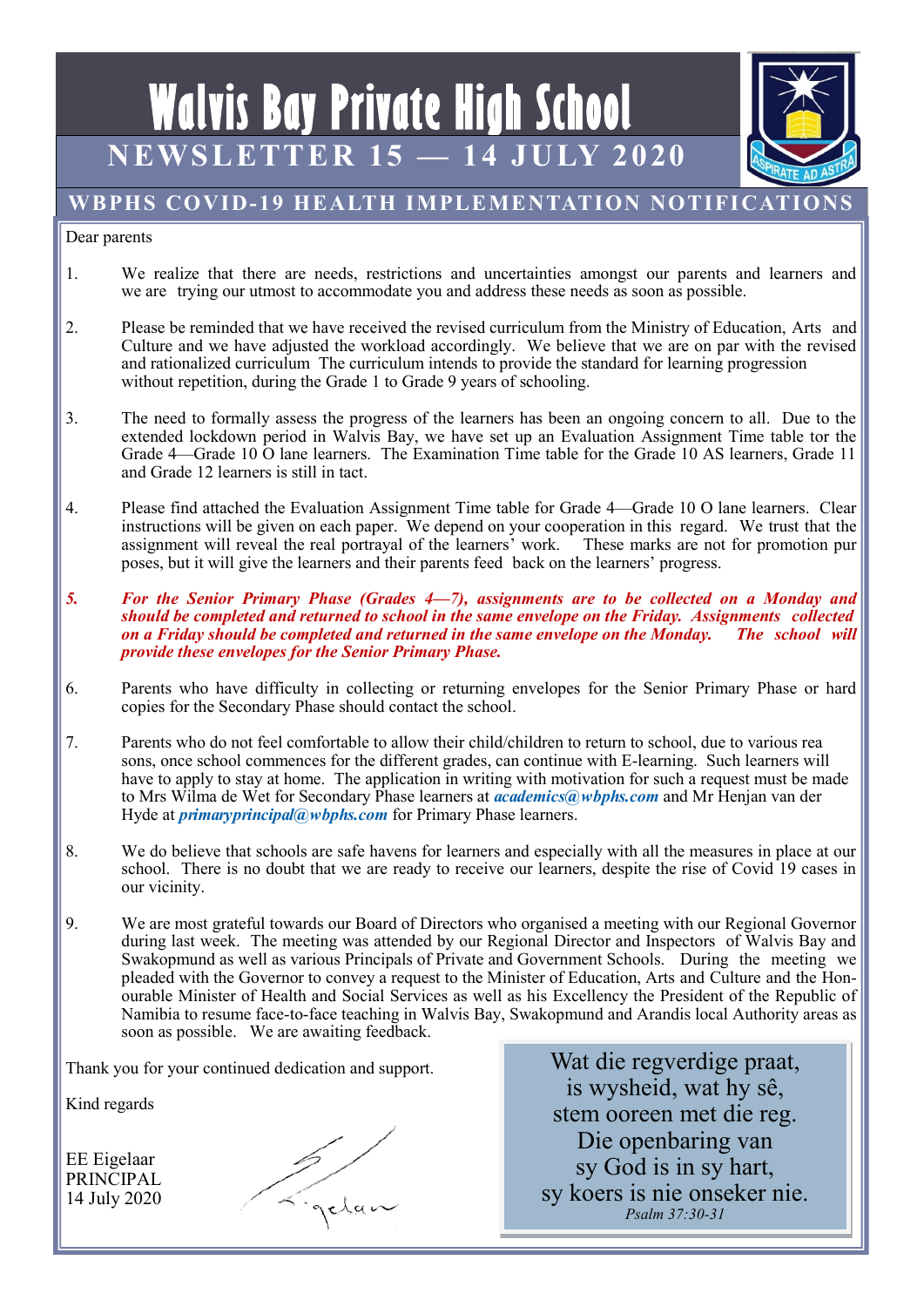# **OUR EYES AND THE LOCKDOWN SYNDROME**

According to Goddard, (2002), how we see is the way we use our eyes and how we perceive the world through sight, and it is the result of a complex series of connections and neutral developments which should have taken place in early formative years. They are depended on adequate maturation of the Central Nervous System. Ayres, 1980, says that the Central Nervous System develops as the result of the primitive reflex system that sequentially unfolds from the simple to the more profound.



According to Professor Jannie Ferreira, a well-known South African Optometrist, the COVID 19 pandemic is creating havoc on our visual systems. Again it is our children that are bearing the brunt of this. Good and comfortable vision is essential in all reading and writing tasks.

With the lockdown situation in Walvis Bay, our children are now spending up to 12 hours per day looking at either I PAD's, cell phones or some form of electronic screen. They are engaged in e -learning and then communicate with their friends on social media. Once that is done they may most probably play games on their phones or consoles.

This is now causing tremendous near point strain on the visual system and two things may happen:

- Some children may complain about reduced distance vision and you may find that people are quite willing to prescribe glasses for distance. This is the worst solution at this point in time according to Professor Ferreira. In a week he saw 4 such cases that needed to be reversed. Giving them glasses will just increase the near-sighted strain on the eyes.
- Other children will find reading and learning much more difficult and may show several symp toms because of this strain resulting in learning and reading frustrations.

Important factors to remember:

- ☺ That the eyes should be able to remain comfortable at near sight. *[convergence- is the ability to turn the two eyes inward towards each other to look at a close object. This keeps the eyes straight if working in the right way]*
- ☺ The eyes should also be able to focus comfortably at near sight for extended periods. *[accommodation- the mechanism by which the eye changes focus from distant to a near image. This is produced by a change in lens shape]*

If these two systems are not functioning optimally, the eyes will find it difficult to tract properly and smoothly across a page.

The solution is to relieve the strain on the convergence and accommodative systems and this would result in an immediate improvement in the visual system. We are deeply concerned that we may create another pandemic. However, this one can be avoided.

According to Dr Melodie de Jager, Founder of Mind Moves©, 2010, both systems must work well and aid reading. When we do the yearly Reflex Assessment at Walvis Bay Private High School with the Grade 1 to 4 learners, they often show it with an active Asymmetrical Tonic Neck Reflex.

- \* This is one of the reasons that Fridays are currently being used as an academic rest day.<br>Petrain from technology and let the aves wander in nature with near and for sight.
- Refrain from technology and let the eyes wander in nature with near and far sight.

The Mind Moves© which support and aid reading are: The Core Workout, Visual Workout, Focus Adjuster, Bilateral Walk and the Mouse pad.

Be kind to your eyes. See you soon.

Teacher Marietjie and Teacher Natasha.

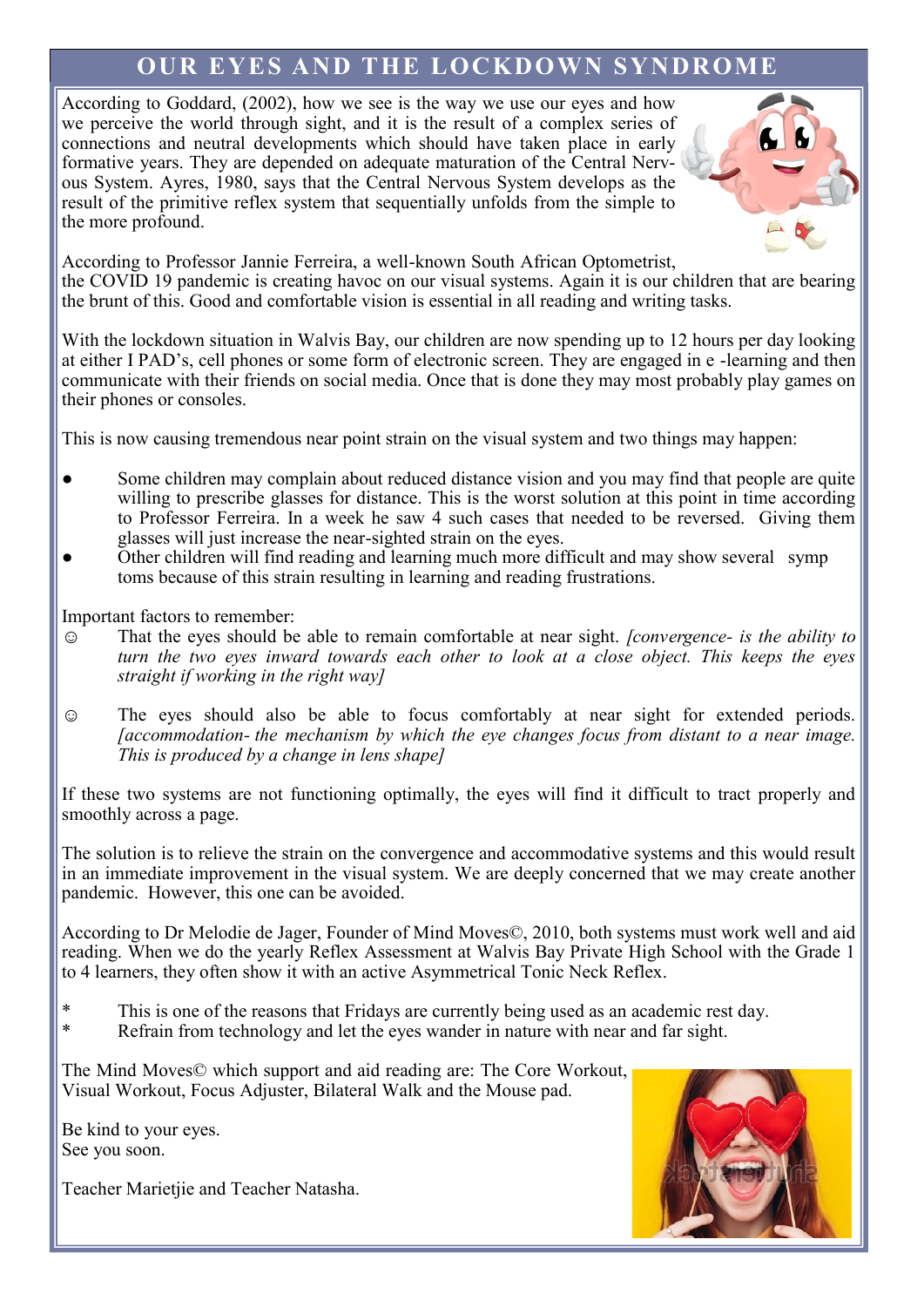|                           |  | EVALUATION ASSIGNMENT DATES: SENIOR PRIMARY PHASE             |                           |              |                               |              |             |               |                 |
|---------------------------|--|---------------------------------------------------------------|---------------------------|--------------|-------------------------------|--------------|-------------|---------------|-----------------|
| Grade                     |  | <b>Subject</b>                                                | <b>Moderating</b><br>date |              | When to give work<br>to study | Date out     | Date in     |               | <b>Marks</b>    |
|                           |  | <b>Afrikaans</b>                                              | 13/7                      |              | 13/7                          | 17/7         | 20/7        |               | 30              |
|                           |  | English                                                       | 13/7                      |              | 13/7                          | 20/7         | 24/7        |               | 30              |
|                           |  | Mathematics                                                   | 17/7                      |              | 17/7                          | 24/7         | 27/7        |               | $\overline{25}$ |
|                           |  | <b>Social Studies</b>                                         | 20/7                      |              | 20/7                          | 27/7         | 31/7        |               | $\overline{20}$ |
|                           |  | Natural Science and Health Education                          | 24/7                      |              | 24/7                          | 31/7         | 3/8         |               | 20              |
|                           |  | Afrikaans                                                     | 13/7                      |              | 13/7                          | 17/7         | 20/7        |               | 50              |
|                           |  | English                                                       | 13/7                      |              | 13/7                          | 20/7         | 24/7        |               | $\overline{50}$ |
|                           |  | Mathematics                                                   | 17/7                      |              | 17/7                          | 24/7         | 27/7        |               | $\overline{30}$ |
|                           |  | <b>Social Studies</b>                                         | 24/7                      |              | 24/7                          | 31/7         | 3/8         |               | $\overline{25}$ |
|                           |  | Natural Science and Health Education                          | 20/7                      |              | 20/7                          | 27/7         | 31/7        |               | $\overline{30}$ |
|                           |  | Design and Technology                                         | 22/7                      |              | 22/7                          | 28/7         | 29/7        |               | $\overline{30}$ |
|                           |  | Afrikaans                                                     |                           | 13/7<br>13/7 |                               | 17/7         | 20/7        |               | 50              |
|                           |  | English                                                       | 17/7                      | 17/7         |                               | 24/7         | 27/7        |               | 50              |
|                           |  | Mathematics                                                   | 13/7                      | 13/7<br>20/7 |                               | 20/7         | 24/7        |               | 30              |
|                           |  | <b>Social Studies</b><br>Natural Science and Health Education | 20/7<br>24/7              |              | 24/7                          | 27/7<br>31/7 | 31/7<br>3/8 |               | 30<br>30        |
|                           |  | Design and Technology                                         | 22/7                      |              | 22/7                          | 28/7         | 29/7        |               | 30              |
|                           |  | Afrikaans                                                     | 17/7                      |              | 17/7                          | 24/7         | 27/7        |               | 50              |
|                           |  | English                                                       | 13/7                      |              | 13/7                          | 20/7         | 24/7        |               | 50              |
|                           |  | Mathematics                                                   | 20/7                      |              | 20/7                          | 27/7         | 31/7        |               | 30              |
|                           |  | <b>Social Studies</b>                                         | 13/7                      |              | 13/7                          | 17/7         | 20/7        |               | 30              |
|                           |  | Natural Science and Health Education                          | 24/7                      |              | 24/7                          | 31/7         | 3/8         |               | 30              |
|                           |  | <b>Design and Technology</b>                                  | 22/7                      |              | 22/7                          | 28/7         | 29/7        |               | 30              |
| Teacher                   |  | <b>Subject</b>                                                |                           | Modera-      | When to give work             |              | <b>Date</b> | <u>Date</u>   | <b>Marks</b>    |
|                           |  |                                                               |                           | ting date    | to study                      |              | out         | in            |                 |
| <b>Mrs Moolman</b>        |  | Afrikaans Gr. 4                                               |                           | 13/7         | 13/7                          |              | 17/7        | 20/7          | 30              |
|                           |  | Mathematics Gr. 4                                             |                           | 17/7         | 17/7                          |              | 24/7        | 27/7          | $\overline{25}$ |
| <b>Mrs</b> Koen           |  | English Gr. 4                                                 |                           | 13/7         | 13/7                          |              | 20/7        | 24/7          | 30              |
|                           |  | Social Studies Gr. 4                                          |                           | 20/7         | 20/7                          |              | 27/7        | 31/7          | $\overline{20}$ |
|                           |  | Natural Science and Health Education Gr. 4                    |                           | 24/7         | 24/7                          |              | 31/7        | 3/8           | $\overline{20}$ |
| <b>Mrs</b> van Dyk        |  | Afrikaans Gr. 5                                               |                           | 13/7         | 13/7                          |              | 17/7        | 20/7          | $\overline{30}$ |
|                           |  | English Gr. 5                                                 |                           | 13/7         | 13/7                          |              | 20/7        | 24/7          | $\overline{30}$ |
| <b>Mrs Rabie</b>          |  | Mathematics Gr. 5                                             |                           | 17/7         | 17/7                          |              | 24/7        | 27/7          | $\overline{30}$ |
|                           |  | Social Studies Gr. 6                                          |                           | 20/7         | 20/7                          |              | 27/7        | 31/7          | 30              |
|                           |  | Social Studies Gr. 7                                          |                           | 10/7         | 10/7                          |              | 17/7        | 20/7          | 30              |
| <b>Ms Nagel</b>           |  | Social Studies Gr. 5                                          |                           | 24/7         | 24/7                          |              | 31/7        | $\frac{3}{8}$ | $\overline{25}$ |
| <b>Ms Puren</b>           |  | Natural Science and Health Education Gr. 5                    |                           | 20/7         | 20/7                          |              | 27/7        | 31/7          | 30              |
|                           |  | Natural Science and Health Education Gr. 6                    |                           | 24/7         | 24/7                          |              | 31/7        | 3/8           | 30              |
| <b>Mr Breedt</b>          |  | Design and Technology Gr.5                                    |                           | 22/7         | 22/7                          |              | 28/7        | 29/7          | 30              |
|                           |  | Design and Technology Gr. 6                                   |                           | 22/7         | 22/7                          |              | 28/7        | 29/7          | 30              |
|                           |  | Design and Technology Gr. 7                                   |                           | 22/7         | 22/7                          |              | 28/7        | 29/7          | 30              |
| <b>Mrs Bothma</b>         |  | Afrikaans Gr.6                                                |                           | 13/7         | 13/7                          |              | 17/7        | 20/7          | 30              |
|                           |  | Afrikaans Gr. 7                                               |                           | 17/7         | 17/7                          |              | 24/7        | 27/7          | 30              |
|                           |  | Natural Science and Health Education Gr. 7                    |                           | 24/7         | 24/7                          |              | 31/7        | 3/8           | 30              |
| Mrs van der<br>Westhuizen |  | English Gr. 6                                                 |                           | 17/7         | 17/7                          |              | 24/7        | 27/7          | 30              |
|                           |  | English Gr. 7                                                 |                           | 13/7         | 13/7                          |              | 20/7        | 24/7          | 30              |
| Mr van<br><b>Niekerk</b>  |  | Natural Science and Health Education Gr. 6                    |                           | 24/7         | 24/7                          |              | 31/7        | 3/8           | 30              |
|                           |  | Mathematics Gr. 6                                             |                           | 13/7         | 13/7                          |              | 20/7        | 24/7          | 30              |
|                           |  | Mathematics Gr. 7                                             | 20/7                      | 20/7         |                               | 27/7         | 31/7        | 30            |                 |